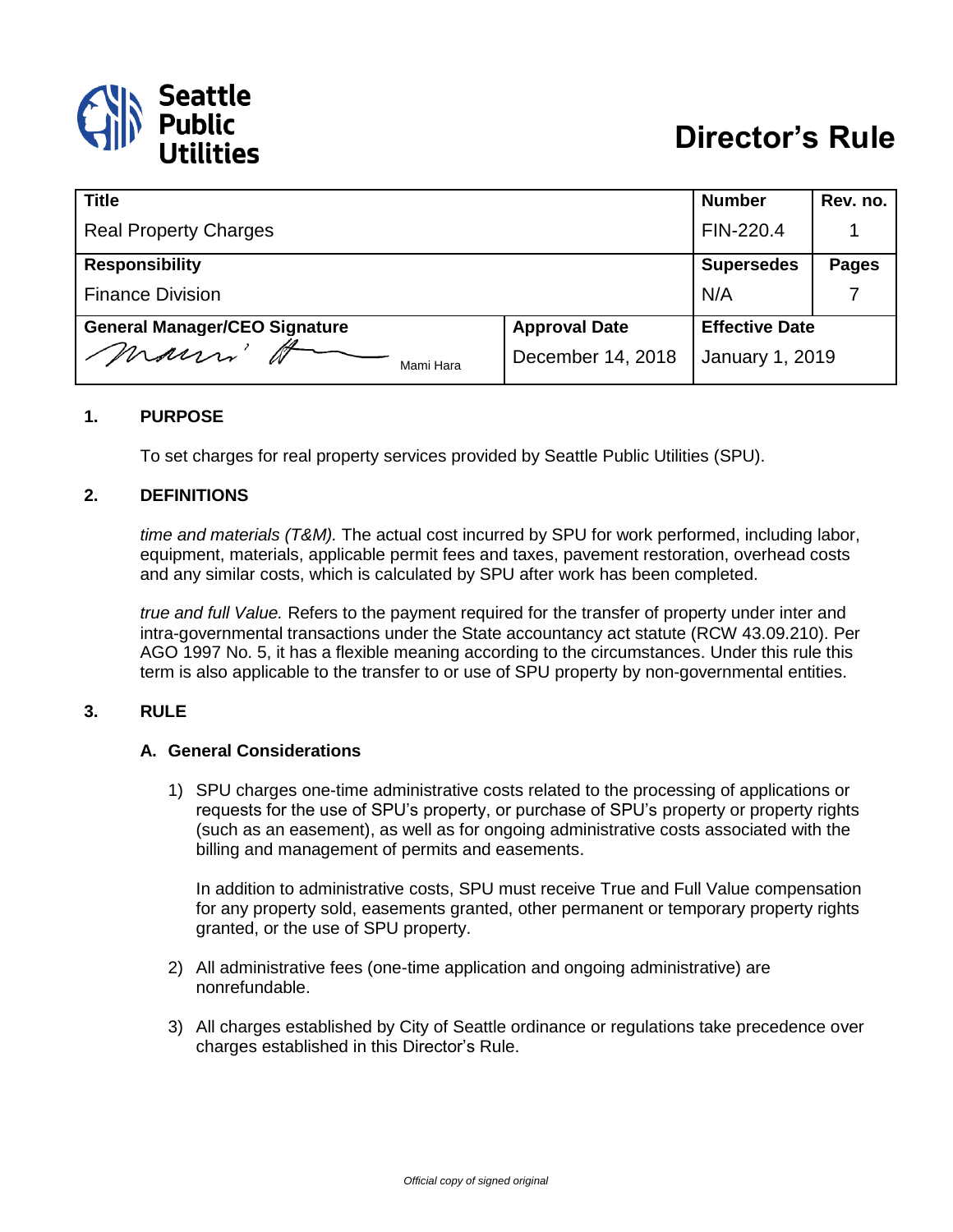4) Due to the variables inherent to real property transactions, administrative costs, legislative costs, and use fees established by this director's rule may not always accurately apply. In such cases, charges may be adjusted to reflect the actual situation.

# **B. Property Use Permit Fees**

- 1) General Provisions
	- Unless otherwise provided by ordinance, all permits provided for in Section 3.B will be revocable.
	- Leasehold Excise Tax is required on all permits under Section 3.B of this Rule with the exception of certain property defined by RCW 82.29A.130. This tax will be included on the invoice for all applicable permit fees.
- 2) Utility Crossings Permits
	- One-time Permit Application Fee ..............................................\$1,835 Assumes up to 16 hours of SPU staff time. Permits requiring more than 16 hours of SPU staff time may be subject to additional time and materials fees.
	- Permittee Name Change..........................................................\$600 With no change in use. Permit terms, conditions, and use fee may be updated.
	- Annual Land Use Fee There is no use fee for utility crossings of SPU fee-owned right of way.
- 3) General Surface Use Permits

These are permits for surface use of SPU fee-owned property. Typically, this use is by adjacent property owners for parking, but can include other uses such as construction staging, job shacks, etc.

- One-time Permit Application Fee ..............................................\$1,835 Assumes up to 16 hours of SPU staff time. Permits requiring more than 16 hours of SPU staff time may be subject to additional time and materials fees.
- Permittee Name Change...........................................................\$600 With no change in use. Permit terms, conditions, and use fee may be updated.
- Annual Administrative Fee .......................................................\$200 Begins in year two of the permit. The only administrative fee charged in the first year of the permit is the permit application fee.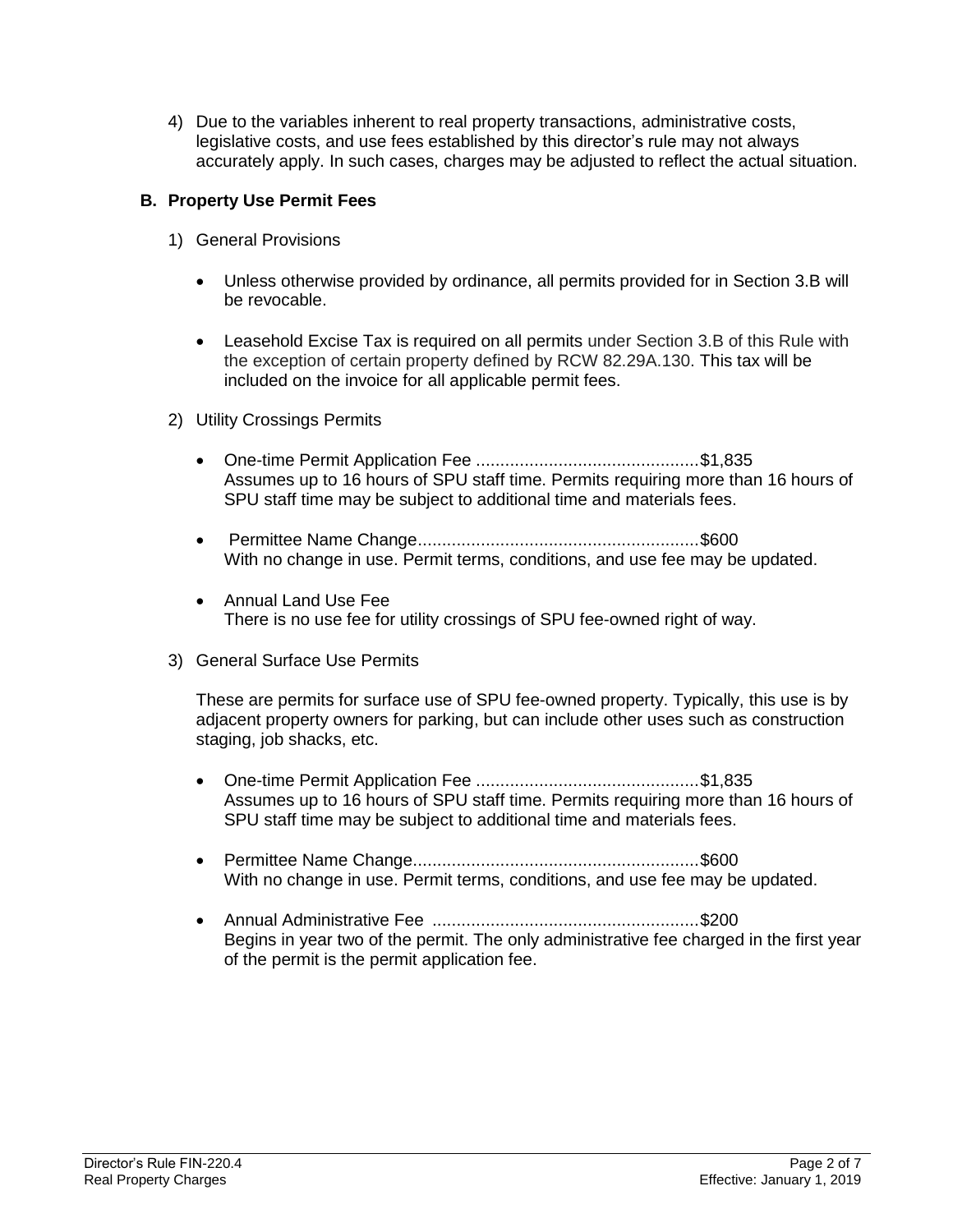- Annual Land Use Fee
	- a) Fee Calculation

Annual land use fees for surface use permits are calculated for each permit, using the following standard formula:



The inputs to this formula are determined as follows for each permit:

*Assessed Value per Square Foot*: A three-year average of the King County Assessed Land Value for one or more comparable properties with a similar use, typically adjacent to or near the permitted area.

*Rate of Return:* A 10-percent rate of return is assumed and is consistent with general City of Seattle practice for rental property.

*Adjustment Factor:* This is an adjustment to the annual fee based on the risk to SPU associated with the Permittee's use of the property, with applicable factors by land use type presented below.

| <b>Property Use</b> |                         | <b>Adjustment</b><br><b>Factor</b><br>(%) |
|---------------------|-------------------------|-------------------------------------------|
| <b>Access Only</b>  |                         | 10                                        |
| Landscaping/Lawn    |                         | 10                                        |
| Parking             | Single Family           | 10                                        |
|                     | Multi-family or Office  | 30                                        |
|                     | <b>Mixed Use</b>        | 40                                        |
|                     | <b>Other Commercial</b> | 50                                        |
| Recreation          | Non-commercial          | 10                                        |
|                     | Commercial              | 30                                        |
| <b>Structure</b>    |                         | 100                                       |

*Permitted Square Feet:* Total area permitted

b) Fee Adjustment

Annual land use fees for all surface use permits will be updated at the time of annual invoicing using the most recent three-year assessed value.

4) Special Short-term Surface Use Permits

These permits are for short term-use that is compatible with utility use.

- First-time Application Fee .........................................................\$450
- Administrative Fee-Permit Renewal ..........................................\$150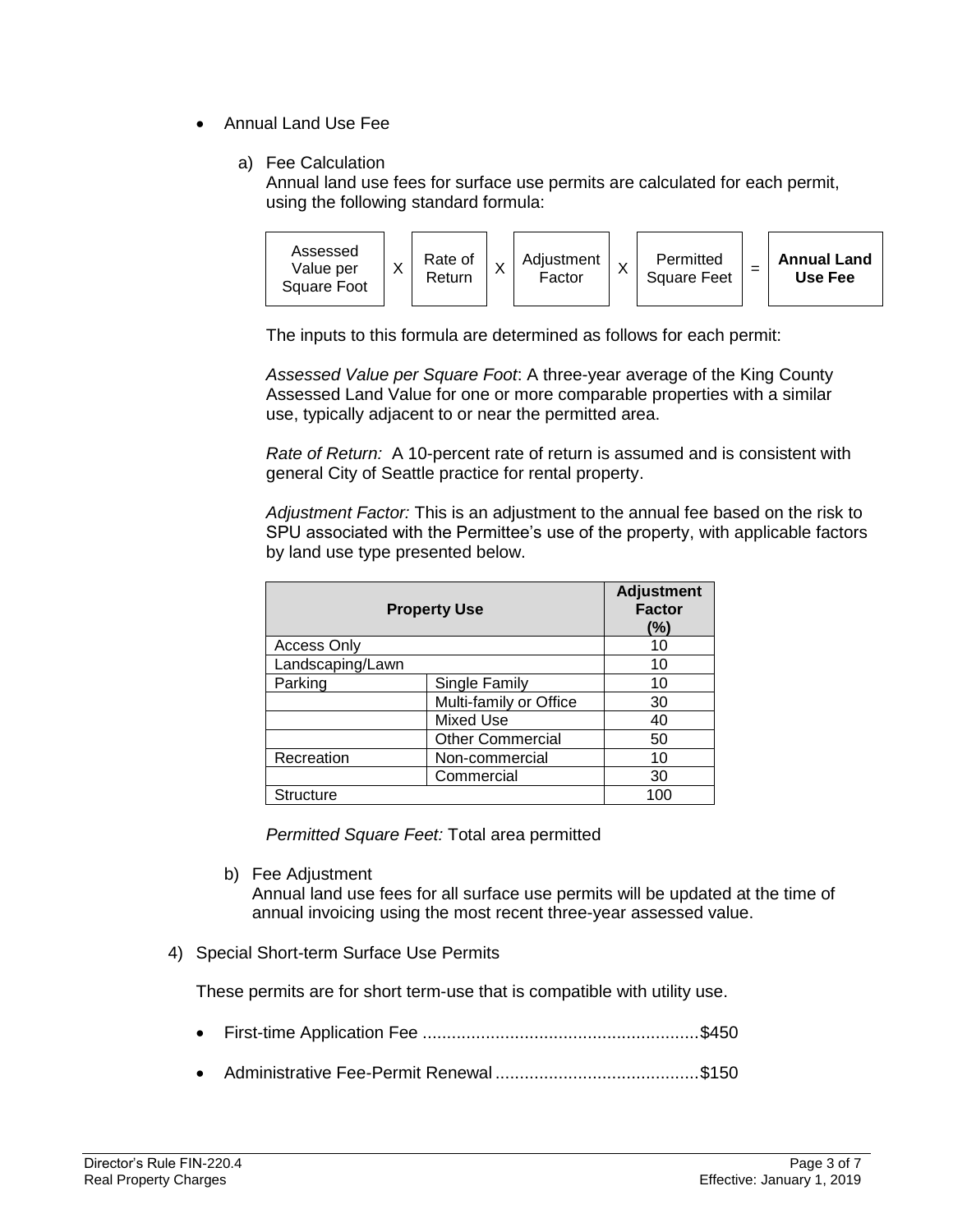|--|--|--|--|--|--|

5) Linear Use of Property Permits

These are permits for linear use of SPU fee-owned property. Linear use is typically non-SPU utility installation of surface, underground, or overhead infrastructure along SPUowned right of way corridor.

- One-time Permit Application Fee ..............................................\$1,835 Assumes up to 16 hours of SPU staff time. Permits requiring more than 16 hours of SPU staff time may be subject to additional time and materials fees.
- Permittee Name Change...........................................................\$600 With no change in use. Permit terms, conditions, and use fee may be updated.
- Annual Administrative Fee .......................................................\$200 Begins in year two of the permit. The only administrative fee charged in the first year of the permit is the permit application fee.
- Annual Land Use Fees
	- a) Cable, Conduit, Wire, Pipe or other infrastructure running along the right-of-way corridor
		- i. Annual Linear Land Use Rates (per linear foot)

Annual land use fees for linear use of property permits are calculated by multiplying the number of linear feet permitted by an Annual Linear Land Use Rate. There are 12 price levels for the annual linear land use rates, as presented below:

| <b>Pricing Level</b> | <b>Permit Rate</b><br>(per linear foot) |
|----------------------|-----------------------------------------|
| 1                    | \$0.12                                  |
| 2                    | \$0.41                                  |
| 3                    | \$0.70                                  |
| 4                    | \$1.24                                  |
| 5                    | \$1.74                                  |
| 6                    | \$2.24                                  |
| 7                    | \$2.75                                  |
| 8                    | \$3.24                                  |
| 9                    | \$3.72                                  |
| 10                   | \$4.23                                  |
| 11                   | \$4.70                                  |
| 12                   | \$6.91                                  |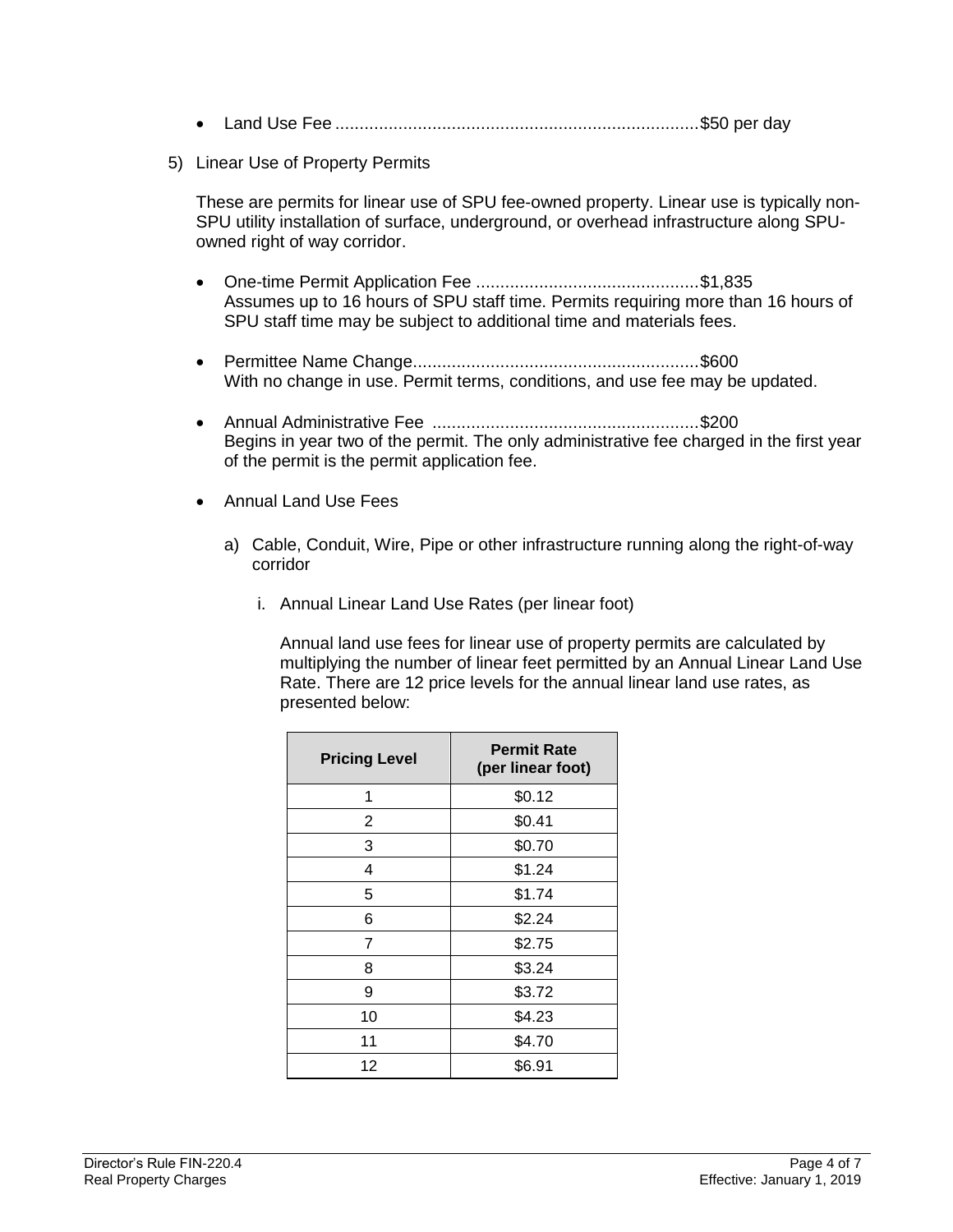Fees apply to use of a linear use corridor of up to five (5) feet in width. Use of a wider corridor, and/or installations with significant impact on SPU property or infrastructure, may be subject to additional fees.

ii. Fee Adjustment

The annual linear use land rates used to calculate annual land use fees under Section 3.B.5.d.i will be updated at the time of annual invoicing, using the most recently published rates per linear foot. New rates will be published annually, which are calculated using the past three years of King County assessed property values.

iii. Determination of Applicable Pricing Level

The pricing level applicable to a given permit is determined by the Section-Township-Range where the permitted area is located, based on Public Land Survey System (PLSS) maps.

b) Hand holes, vaults or other above or below ground structure.....\$250 each

This fee applies to structures measuring more than  $1\frac{1}{2}$  feet, but less than 3 feet, in width, height, or depth. The annual use fee for structures measuring over 3 feet in height, width, or depth shall be determined on a case by case basis.

An annual use fee may be instituted for each hand hole, vault or other above or below ground structure that is discovered to exist within SPU property but was not reviewed and pre-authorized by SPU.

- 6) Utility Use in SPU Tunnels
	- One-time Permit Application Fee ..............................................\$1,835 Assumes up to 16 hours of SPU staff time. Permits requiring more than 16 hours of SPU staff time may be subject to additional time and materials fees.
	- Permittee Name Change...........................................................\$600 With no change in use. Permit terms, conditions, and use fee may be updated.
	- Annual Use Fees
		- a) Communications-related conduit or inner duct

Under 2 inches diameter .....................................................\$767

Greater than 3 inches diameter ..........................................\$2,300

This fee applies for conduit or inner duct of up to 16 square inches in cross sectional area of the cable or conduit. Facilities of more than 16-square inches in cross-sectional area may be determined on a case-by-case basis.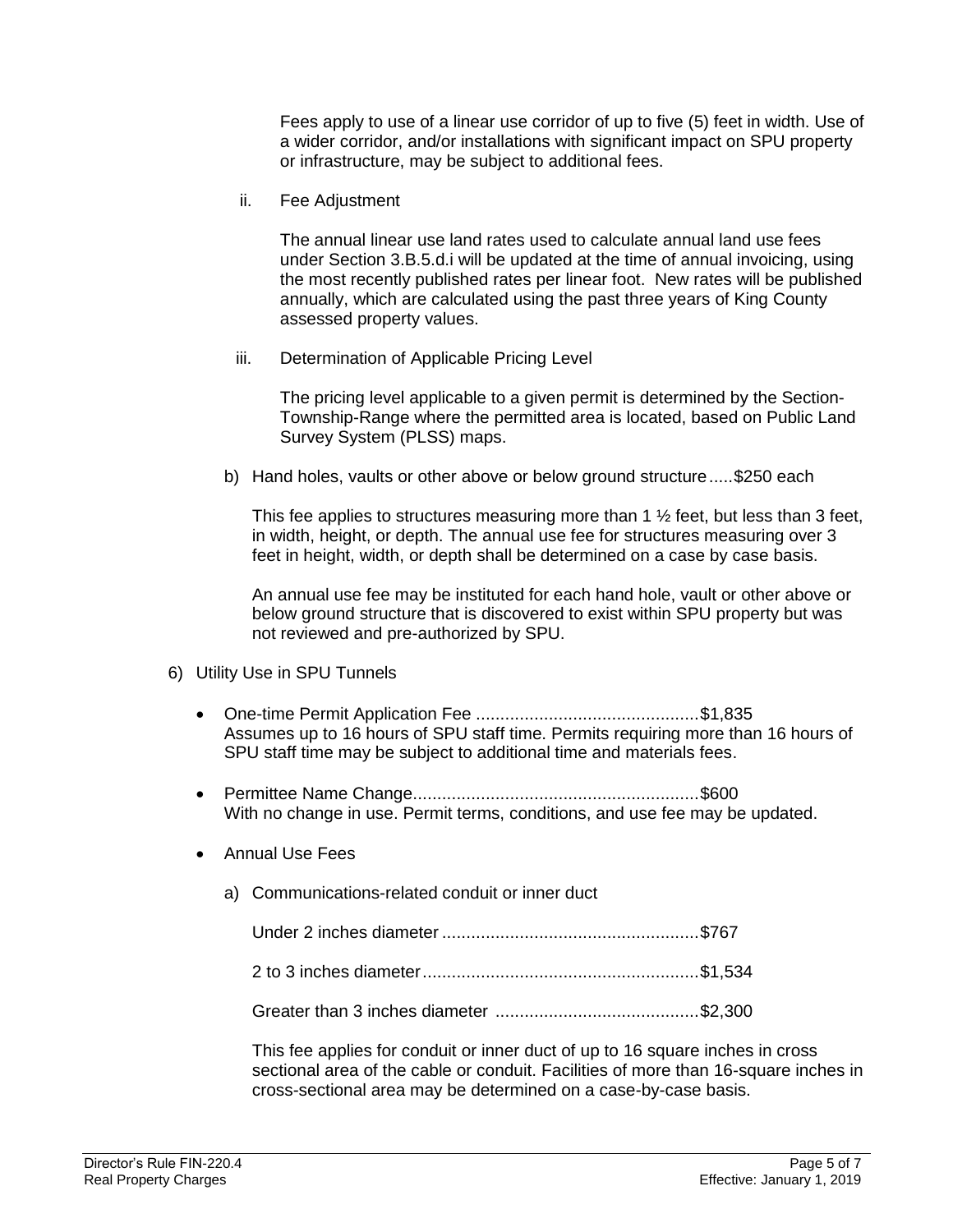b) Non-communications related facilities

Fees shall usually be at the same rates as the communication facilities. However, the fee may be determined on a case-by-case basis.

## **C. Preparation of Legislation**

Legislation is required when: a) SPU buys or sells property, grants or acquires easements or any other property rights, grants permits, rental agreements or leases for more than one (1) year in duration, and b) for partial or full transfers of jurisdiction between City Departments.

• Administrative Fee – Preparation of Legislation.............................\$7,115

Fees apply where legislation is required due to the requests or actions of any person or entity, other than SPU. Additional time and labor may be charged for additional staff time required due to actions or omissions of the applicant or requester.

## **D. Real Property Review of Street Vacation Applications**

- Application Review (no SPU infrastructure) ....................................no charge Applies if SPU infrastructure is not located within the proposed vacation area.
- Application Review (SPU infrastructure impacted\..........................Time and Materials Applies when either there is SPU infrastructure in the street vacation area, or the street vacation will impact other SPU infrastructure.

All reservations of rights for SPU infrastructure shall be subject to all other applicable costs and fees including, but not limited to legislation costs as per Section 3.C.

### **E. Surplus, Sale or Exchange of SPU Fee-Owned Property**

- Administrative Fees ........................................................................Time and Materials Includes SPU costs performed in conjunction with the sale or exchange of SPU property, when initiated by an outside entity, but generally are not charged when SPU initiates a sale of surplus property. These costs may include, but are not limited to: SPU staff time, title, appraisal, survey, document preparation, closing and recording.
- Preparation of Legislation ...............................................................per Section 3.C Are not generally charged when SPU initiates a sale of surplus property
- Fee for Property Surplused, Sold or Exchanged................................. Fair Market Value

## **F. Encroachments**

Encroachments are unauthorized use of SPU fee-owned property or easement rights. Types of encroachments and the impact to SPU property rights vary greatly. Therefore, the Time and Material and Use Fees to resolve encroachments shall be determined on a case-bycase basis.